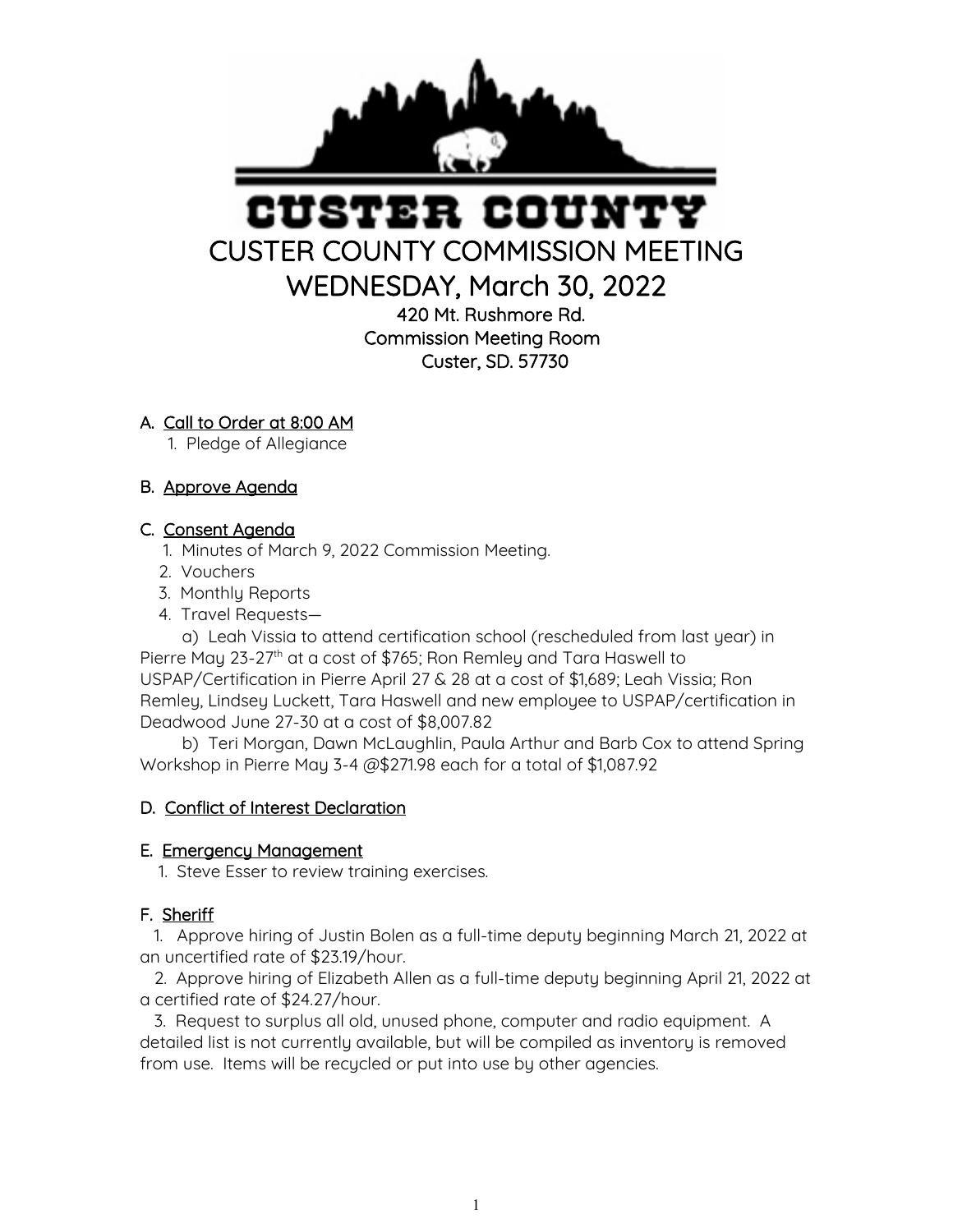## G. Highway

 1. Approve ROW application made by City of Custer for a treated wastewater force main on Lower French Creek Road, Section 21 & 28; Township 3, Range 5, Custer County, SD.

 2. Agreement #2022-21-1 between SDGFP and Custer County regarding LH Road and Lame Johnny Road.

 3. Agreement #2022-21-2 between SDGFP and Custer County regarding South Playhouse Road.

4. Discuss CDL reimbursement.

 5. Authorize chairman to sign Corps of Engineers agreement for Battle Creek culvert replacement.

### H. Department of Equalization

- 1. VanGuard
- 2. Abatements as follows:
	- a) Application for Abatement-Record No. 009082
	- b) Abatement 2022-08A in the amount of \$847.25
	- c) Abatement 2022-09A in the amount of \$502.66
	- d) Abatement 2022-10A in the amount of \$496.76
	- e) Abatement 2022-11A in the amount of \$4.60
	- f) Abatement 2022-12A in the amount of \$101.06
	- g) Abatement 2022-13A in the amount of \$2195.23
	- h) Abatement 2022-14A in the amount of \$1832.86

### I. Library

1. Present 2021 Annual Report

# J. TWA Insurance

1. Andrea Kelley to make presentation regarding County insurance.

### K. Auditor

 1. Combined Election Agreement with Elk Mountain School District No. 16-2 and Custer County.

- 2. General Fund Surplus February 2022.
- 3. Assigned Funds to be unassigned.

### L. Maintenance

 1. Request approval for relocation of Maintenance office to current GIS office, as the additional space would better meet their needs. GIS would move to current Maintenance office.

### M. Airport

 1. Approve and authorize the Chairman to sign SD DOT and SD Aeronautics Commission financial assistance agreement Project No. 3-46-0011-17-2022

# N. Public Comment

Meetings of the Board of Commissioners are open to the public. The audience will be allowed to comment on specific agenda items during the time allotted on the agenda